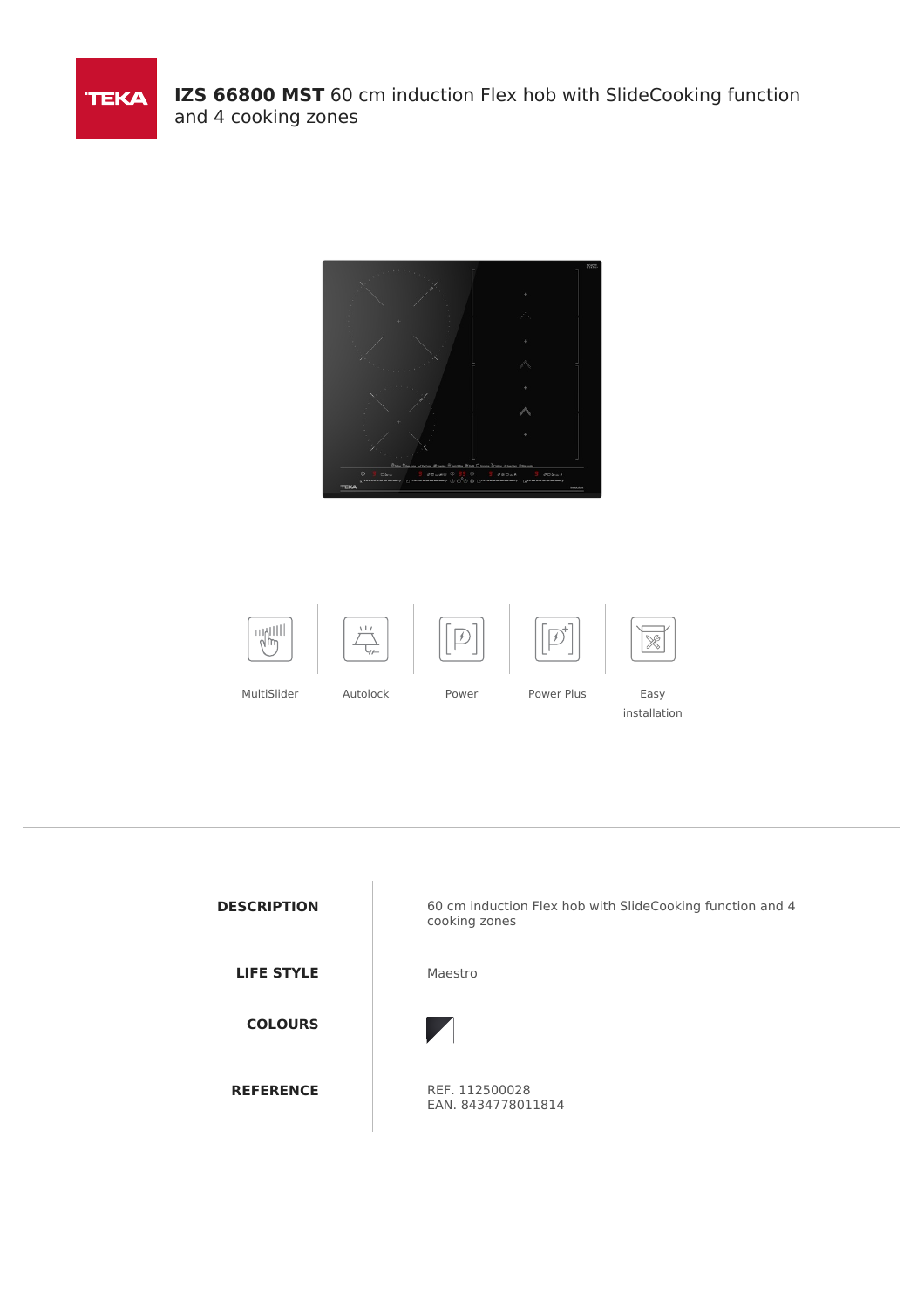**TEKA** 

**FEATURES** Urban Colors Edition MasterSense Series Flex Induction hob SlideCooking function Direct functions with temperature sensors: Confit, poaching, grilling, pan frying, deep frying, quick boiling, simmering, melting and keep warm Touch Control MultiSlider 4 cooking zones 2 zones Ø 228 x 200 mm 1 zone Ø 215 mm 1 zone Ø 150 mm Ceramic glass surface Auto-lock safety system Cooking timer Power plus Child lock Residual heat indicator Power management Easy installation kit Maximum nominal power 7200 W Optional: Grilling plate Optional: Teppanyaki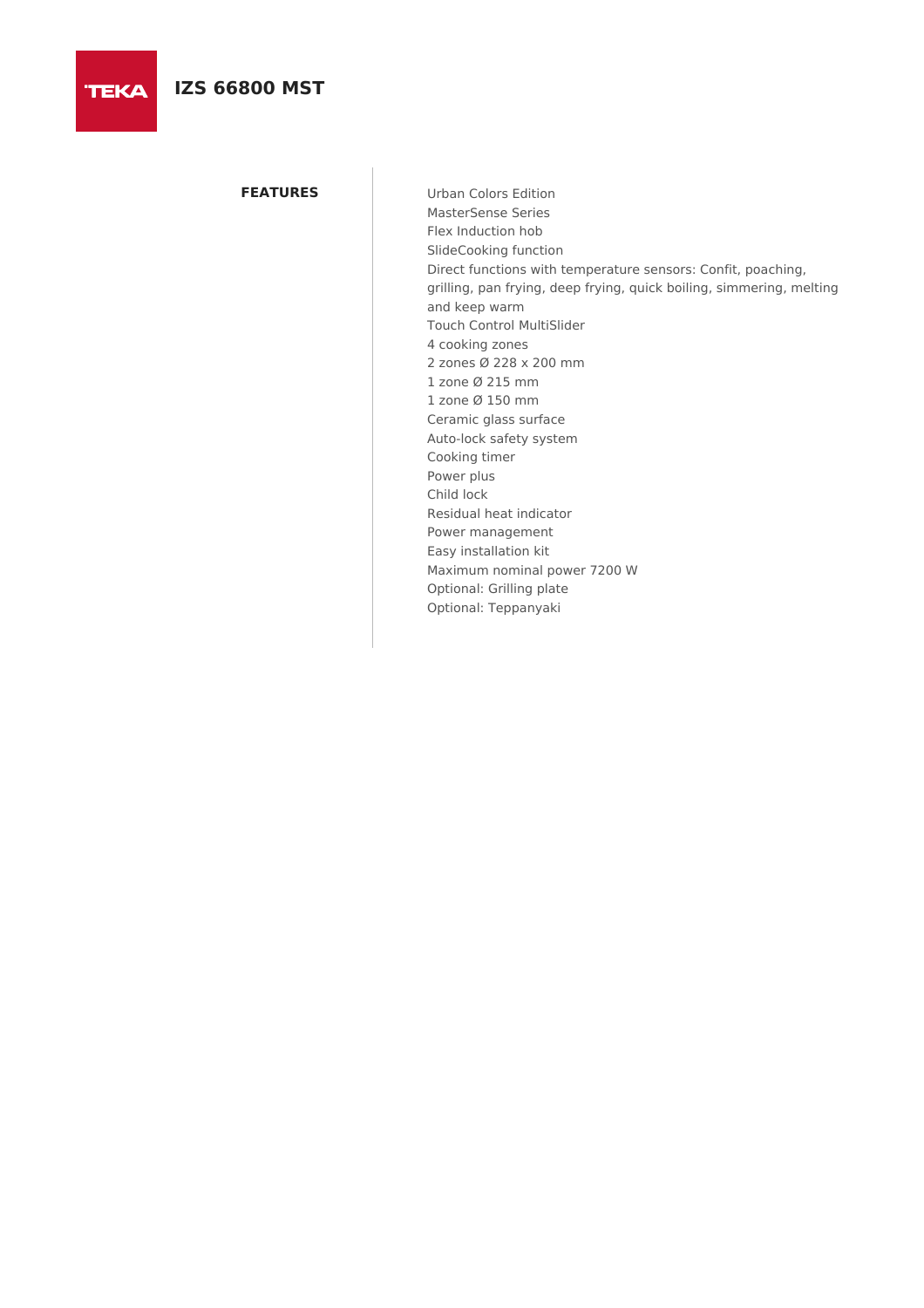# **IZS 66800 MST**



## **DIMENSIONS**

**TEKA** 

**Product height (mm):** 53 **Product width (mm):** 600 **Product depth (mm):** 510 **Product length (mm): Net weight (Kg):** 9,52

## **TECH SPECS**

**PARTICULAR CHARACTERISITICS**

**FITTING MEASURES Built-in Width (mm):** 560 **Built-in Depth (mm):** 490 **Built-in height (mm):** 49

> **Number of electric power levels:** 9 **Grilling:** Yes **Pan frying:** Yes **Deep frying:** Yes **Simmering:** Yes **Melting:** Yes **Keeping warm:** Yes **Confit:** Yes **Poach:** Yes **Power management function:** Yes

**ELECTRIC CONNECTION Frequency (Hz):** 50/60

**Power rate (V):** 220-240 **Cable Connection Length (cm):** 110 **Maximum Nominal Power (W) (Electric hob):** 7200